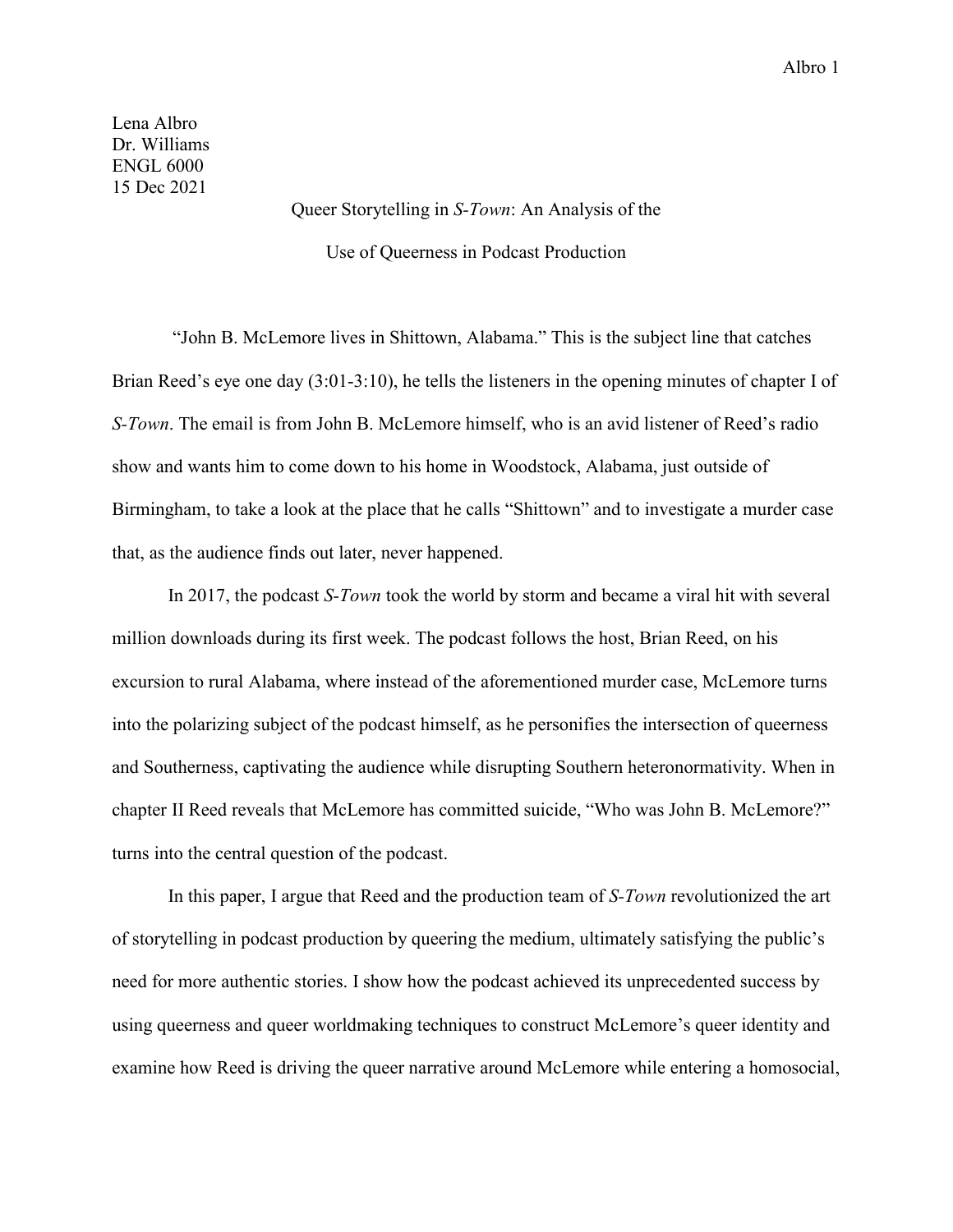codependent relationship with him. And, finally, I analyze how the podcast queered the medium using novelistic strategies and a rhizomatic narrative structure with unpredictable directions typical for queer worldmaking.

In chapter I of *S-Town*, the audience gets a first glimpse of the demons McLemore is fighting: McLemore is depressed—about the state of education in Bibb County, the corruption, poverty, being the child molestation capital of the United States, the overabundance of religion, the denial of climate change—but, mostly, he is depressed about people's refusal to face the truth about what a dark place the world is in and their inactivity to change the world. Immediately, it becomes clear that McLemore, politically and socially, is out of place in the conservative South. But, it seems as though these aren't the only demons McLemore is fighting: he also suffers from loneliness. We learn that he is 49 years old, unmarried, a retired horologist, and lives with his mother, who has dementia, on 128 acres of land in the woods. To keep him company, he hires young men to complete projects around his property. Tyler Goodson is one of the young men that spends a lot of time with McLemore, which, as we come to find out over the course of the podcast, is a two-way homosocial "usership," which raises the question of McLemore's sexuality—a question that Reed is determined to investigate in this podcast.

By creating a podcast that put the puzzle pieces of McLemore's identity together and spotlighting the queer world that McLemore built around him, Brian Reed is using queer worldmaking techniques to drive the captivating queer narrative forward. According to Hailey Otis and Thomas Dunn, "queer worldmaking is the project of building affirming queer life worlds within, among, and between persistently heteronormative and anti-queer societies" (1). While looking at McLemore's romantic life through the podcast, it is often not clear how open he was about his sexual orientation, and even the countless witness reports that Reed gathers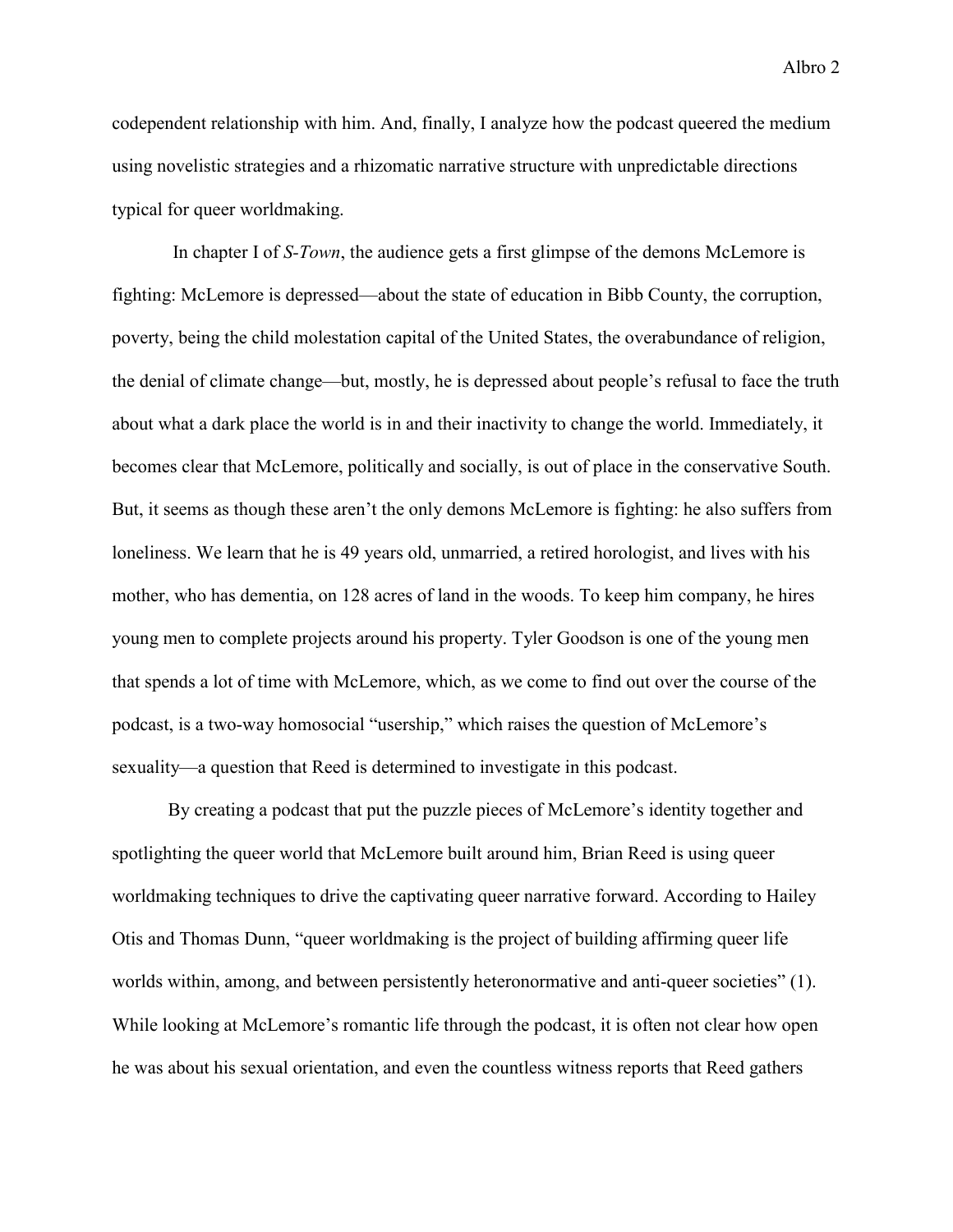throughout the podcast fail to offer a definite answer. There are, however, a lot of instances where McLemore himself comments on being queer. In chapter I, for example, when Brian Reed still is under the assumption he'd come to Alabama to investigate a murder case, he asked McLemore how he would explain to people that a reporter from New York is down there asking questions, and McLemore responded "everyone around here thinks I'm queer anyway, I could just tell them I'm sucking your damn dick" (44:36-44:46). McLemore never shies away from hinting at or displaying his queerness, but instead, it seems to be the labels that he tries to avoid. Nathanael T. Booth argues that although Reed is trying to establish the narrative that McLemore's refusal to come out is "the result of McLemore's deep discomfort with accepting a gay identity," according to Booth, "it seems just as likely that such self-representation is a mode of deliberate irony and ambiguity" (293). Booth further argues that "the purpose of this multiplicity of labels describing acts (or the absence of acts) is to deny others, such as Reed, the right to confine McLemore within a set of binary oppositions" (293). According to Booth, "McLemore is a man who attempts to shape his own narrative with his own words. He refuses to be categorized as gay or straight" (293). But, one of the reasons why McLemore is such a fascinating character that keeps the listeners at the edge of their seat is exactly this ambiguity: McLemore is a riddle to be solved.

The podcast creates the narrative that although McLemore never seems to officially come out to the town's folks, he is disrupting Southern heteronormativity by living his queerness and entering relationships with presumably straight men that often distort the line between homosocial and homoerotic relationships. According to Lauren Berlant and Michael Warner, heteronormativity is defined as "the institutions, structures of understanding, and practical orientations that make heterosexuality seem not only coherent—that is organized as a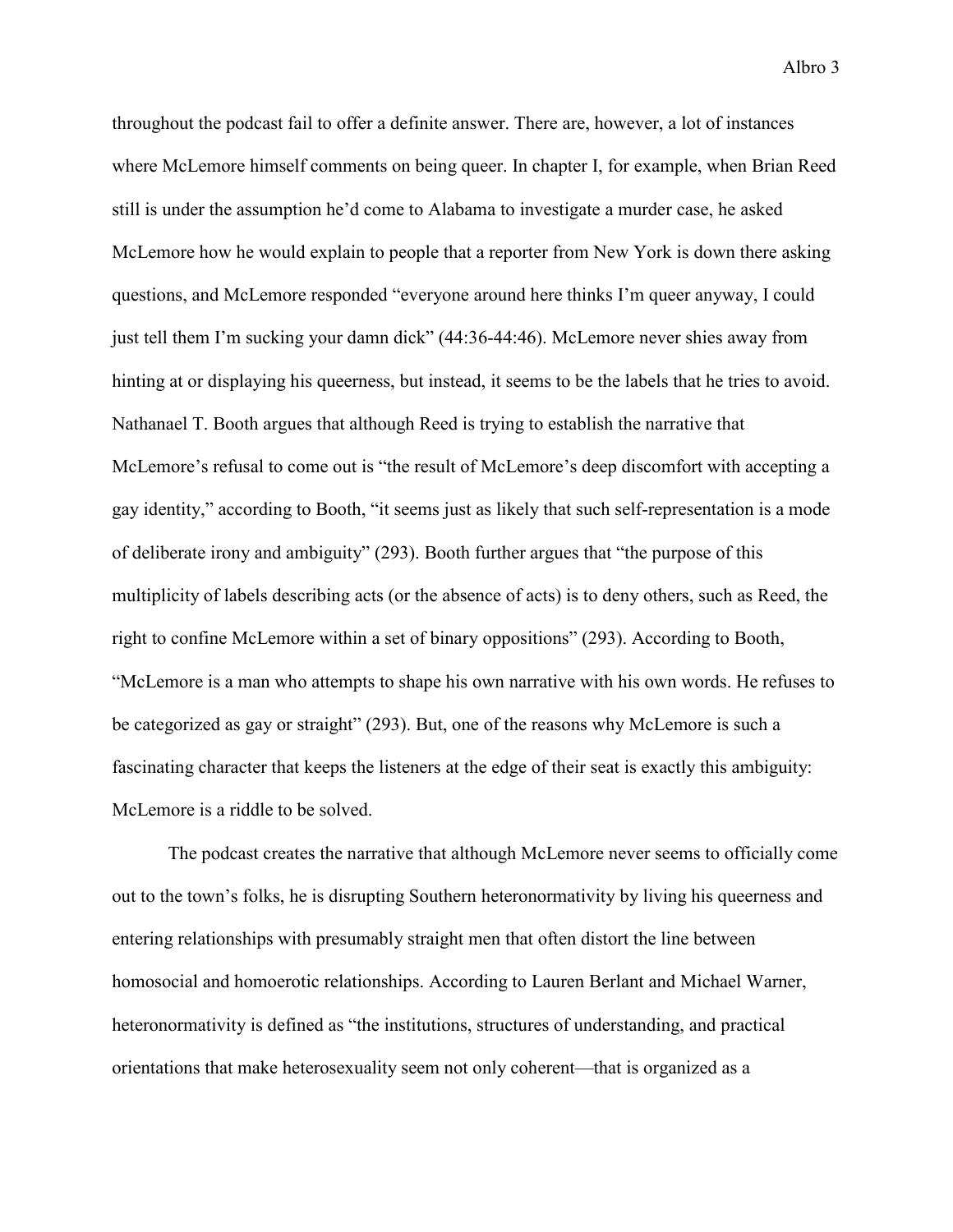Albro 4

sexuality—but also privileged" (548). In other words, heteronormativity is the heterosexual standard by which society creates social rules and judges on what is to be considered normal and what is to be considered deviant. While McLemore's sexual orientation remains unspecified, he still defies heteronormativity in that he is not abiding by society's rules, such as getting married, having children, or being in a monogamous relationship in general. He seems to make his own rules when it comes to relationships, the motivations for which are ambiguous. McLemore's relationship with Tyler Goodson, for example, could be described as a mentorship of father and son quality. In chapter III, it is revealed that McLemore and Goodson spent the day leading up to McLemore's suicide together, because it was Father's Day and they wanted to go fishing. Goodson reports that McLemore is "just about the only daddy he's got" (11:04-12:00). Later in the episode, however, Goodson reveals that jealousy might have been the reason that McLemore committed suicide that very night, as McLemore could not stand the thought of Goodson returning home to his new girlfriend and children. The jealousy and possessiveness displayed by McLemore seems to be uncharacteristic for a friendship or mentorship. This behavior, however, appears to be a common thread that affected a lot of former relationships of McLemore's with other young men we get to know throughout the podcast that McLemore took "under his wing," which becomes clear when in chapter V Reed tracks down Michael Fuller whose relationship pattern with McLemore precisely resembles that of Goodson's relationship with McLemore. Fuller describes McLemore as "just a safe place to be" (51:40-57:02). This shows that it's difficult to categorize the relationship between McLemore and Goodson or Fuller, as their relationship, even though not being openly gay, seems to transcend a platonic homosocial relationship due the nature of McLemore's feelings. Reed and the production team of *S-Town* therefore create the narrative that McLemore took young straight men under his wing and tried to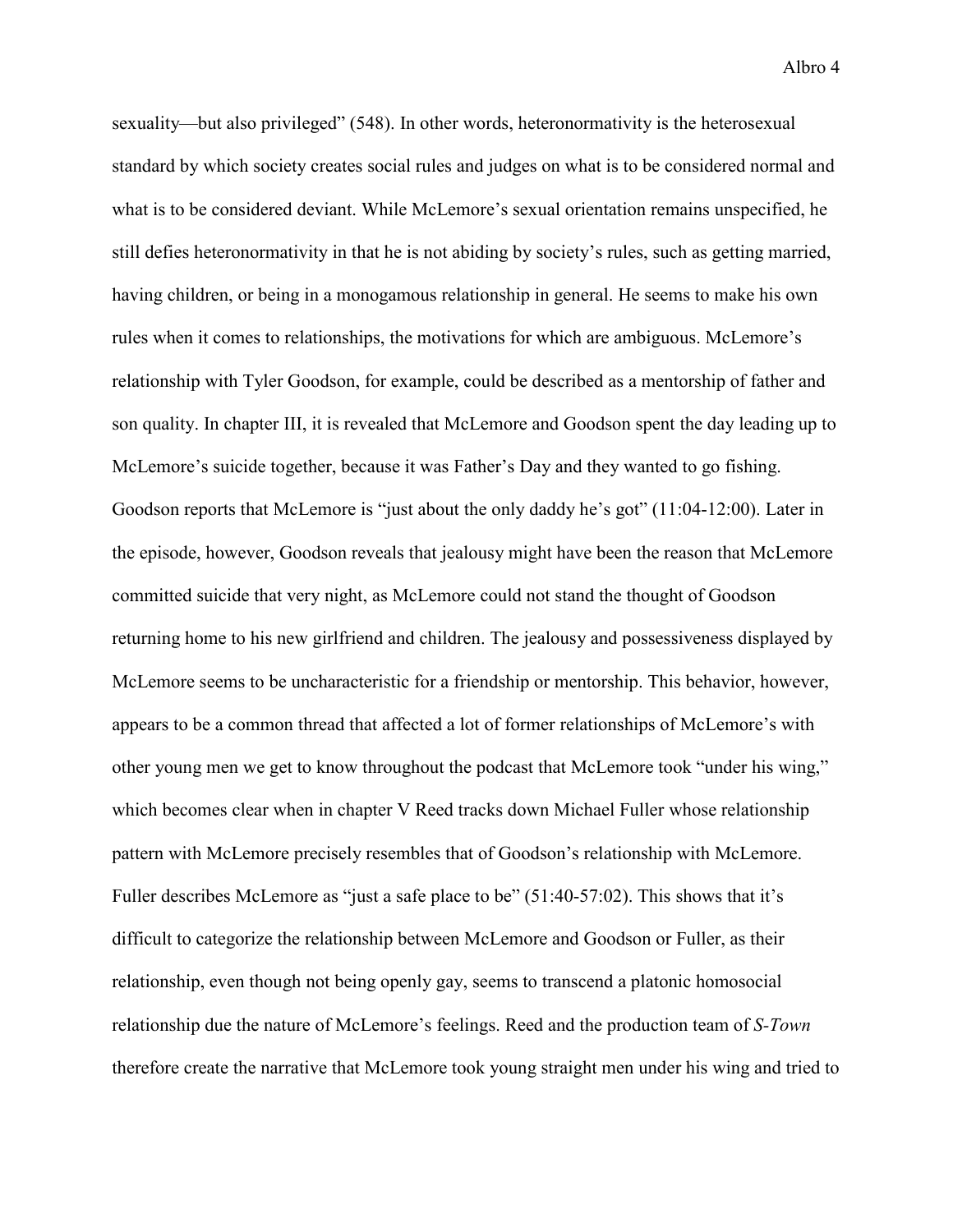"rescue" them from their troubled lives. In return, however, he expected companionship and exclusivity. Looking at some of the relationships that McLemore built during his lifetime through the podcast, it becomes clear that he did find ways to live his queerness, while ultimately disrupting the heteronormativity that was established around him by including his social environment in his queer world, whether consciously or unconsciously.

Therefore, as Brian Reed gets immersed in McLemore's world, Reed's own heteronormativity gets disrupted in the queer creation of this podcast as, unconsciously, Reed enters a homosocial mentorship with McLemore that reminds in part of the mentorship relationship McLemore had with the other young men he took under his wing, such as Tyler Goodson and Michael Fuller. Throughout the podcast, the audience receives more and more detail on the kind of relationship that Goodson and McLemore had. A relationship that McLemore at some point describes as "usership," since McLemore serves as Goodson's benefactor. Reed inevitably gets invited into this queer world and receives the same kind of mentorship that Goodson received. At the end, Reed and McLemore establish a codependent and homosocial relationship with Reed providing McLemore with platonic intimacy and companionship, while McLemore provided Reed with the fodder for one of the most successful, but also controversial podcasts to ever exist. McLemore turned Reed's life around, just like he did with Tyler Goodson and Michael Fuller. Therefore, in a way, he became Reed's benefactor.

Hence, as McLemore lost companion after companion, he turned to Reed, a radio show host from New York, who would turn into a confidant whom McLemore could confide his secrets to and consequently reveal his unvarnished queer identity. Thus, McLemore offered his life story to Reed; and the production team of *S-Town* knew that to tell McLemore's story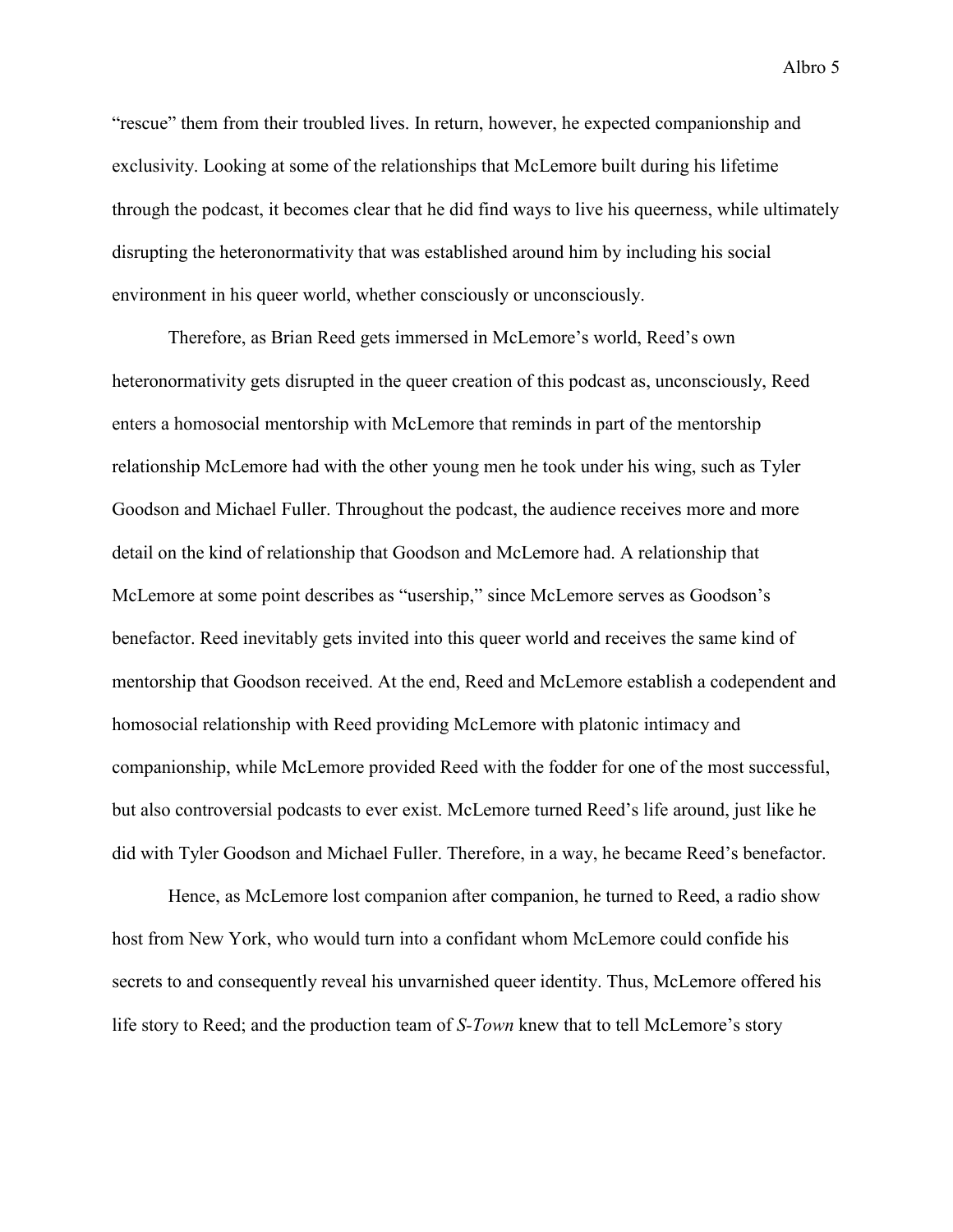required an untraditional approach of storytelling. In an interview with Miranda Sawyer, Reed talks about the literary approach that the *S-Town* team chose to tell McLemore's life story:

'What's different about S-Town is that, in terms of technique, we also turned to novels. Early on, Julie and I sensed that the details and the metaphors that John was handing me—the maze, clockwork—were novelistic. And with a novel, people will open the first page, engage with a character and may not know what's going on for the first 50 pages.

We thought we could do that with a podcast.' (Booth 274)

Contrary to other podcasts, *S-Town* was not released episode by episode, but it was recorded and produced over years and then released at once. Hence, the narrative structure of the podcast reminds more of a novel rather than a traditional podcast, which is also highlighted by the fact that the episodes in *S-Town* are called chapters. *S-Town* then*,* like a novel, is constructed of seven chapters that built on each other and progressively tell a story while creating suspense. Therefore, the events of McLemore's life and death are not unraveled in chronological order, but rather in a narrative order that creates the biggest plot twists and offers the most suspense. One instance of such a plot twist is when, at the end of chapter 2, seemingly out of nowhere, Reed receives a call with the news that John B. McLemore had committed suicide. The audience of *S-Town* here gets completely blindsided as the main character of the podcast, who the audience had just established a relationship with, is now dead after only two episodes, leaving the audience puzzled and wondering what could possibly be next. In the same way, even though Reed dropped hints throughout the podcast that McLemore might be queer, McLemore's sexuality is not really discussed until the last two episodes, showing that Reed saved this detail for a sort of grand finale that sheds new light on a lot of the questions that had been raised throughout the podcast.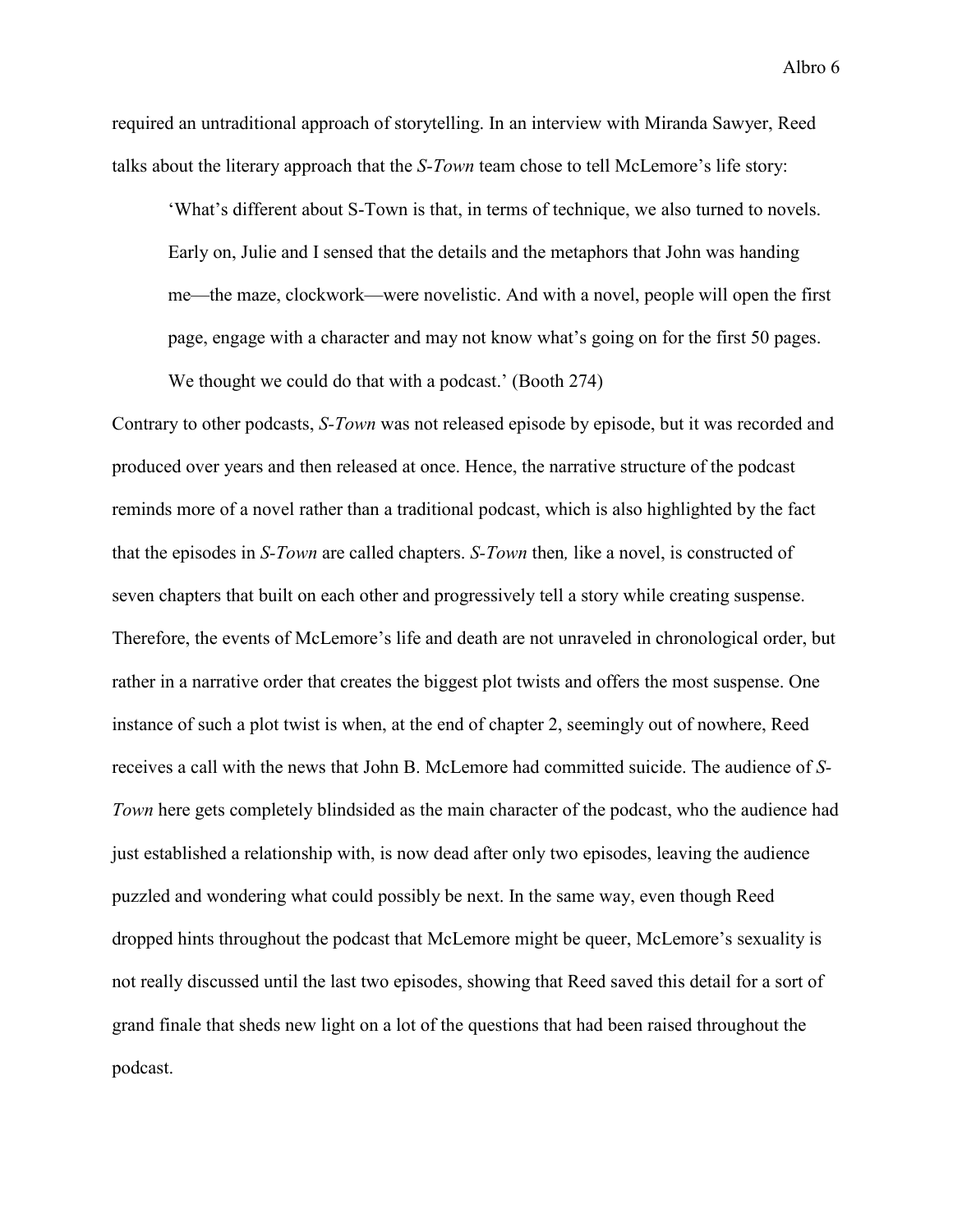Instead of being created with a traditional novelistic story arch, however, *S-Town* was created with a rhizomatic narrative structure without clear beginning or end that is typical for queer worldmaking, ultimately accentuating the queerness of McLemore's identity. As theorized by Gilles Deleuze and Félix Guattari, a rhizome is a concept that has no clear beginning or end, but instead is organized like a mycelium, the root system of mushrooms, that grows and expands in unexpected directions, constantly developing and adding new shoots without hierarchy as would be the case with a tree system. Deleuze and Guattari explain that "a rhizome has no beginning or end; it is always in the middle, between things, interbeing, *intermezzo*" (25). This concept is further clarified by Brent Adkins who explains that "Rhizomes do not propagate by way of clearly delineated hierarchies but by underground stems in which any part may send additional shoots upward, downward, or laterally. There is no hierarchy. There are no clear lines of descent" (23). Brent Adkins clarifies the key of this concept, writing that "the key to the rhizome, and the reason why Deleuze and Guattari take it up as a way of thinking about not only books but things in general, is that the rhizome continually creates the new. It is not predictable. It does not follow a linear pattern of growth and reproduction. Its connections are lateral not hierarchical" (23).

These interwoven, rhizomatic patters then can be found throughout *S-Town* and are especially present in the ambiguity when it comes to solving the riddle of McLemore's identity. Throughout the podcast, bits and pieces of information and details on McLemore's life are released in a way that every new piece of information shifts the narrative entirely and creates a new logical strand. This narrative structure has the effect that the mystery keeps on going as there are a multitude of potential pathways the listener can follow to create McLemore's identity. On the other hand, however, this narrative structure also has the effect that the mystery never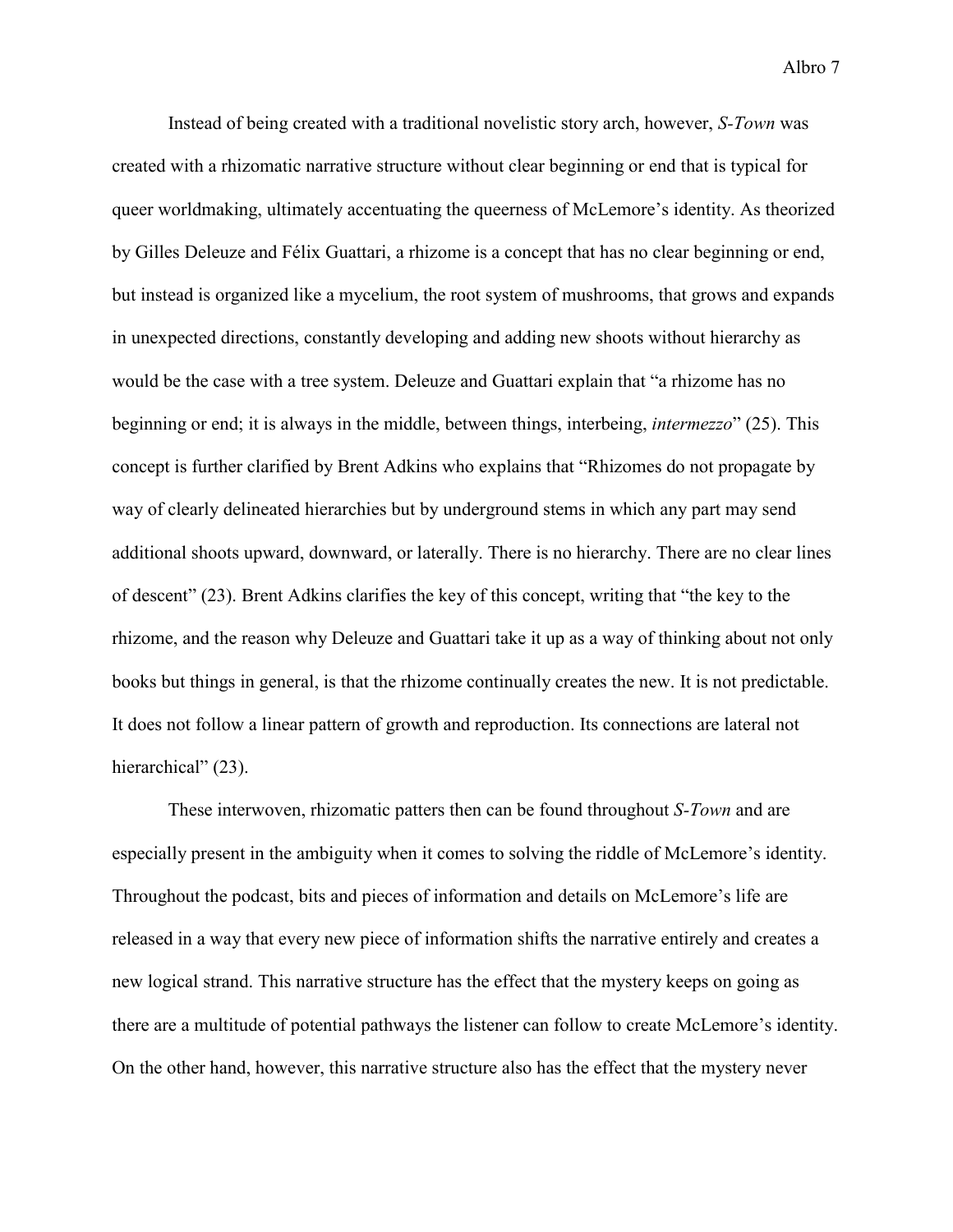gets solved, as there is no end point and therefore no solution. Applying this concept to *S-Town* then, we see that a lot of the questions surrounding McLemore's character are interconnected. One of these questions that the podcast is trying to solve, for example, is why McLemore committed suicide. There are different theories that the podcast is exploring, ranging from his depression and despair regarding the dark place the world is in, to his alleged suppressed sexuality and being hopelessly in love with Tyler Goodson as their dispute on the day of McLemore's suicide may have been a factor in McLemore's decision to commit suicide, to the final and newest theory that McLemore was suffering from mercury poising which might have set off his "madness." The latter theory, Reed explores in chapter VII, which is the last chapter of the podcast series. After several witnesses revealed to Reed that, throughout his career, McLemore used a process called antique fire gilding, which requires burning mercury, Reed googles the symptoms of mercury poisoning, or "mad hatter's disease," and finds that the symptoms include "anxiety, irritability, insomnia, emotional instability, depression, and suicidal thoughts" (31:18-21:13)—all of which perfectly fit the description of McLemore. This revelation then adds an entirely different theory to the mystery of John B. McLemore: Was the cause of McLemore's depression of a medical nature instead of his loneliness? Again, the listener has to start over and track an entirely new lead. However, despite offering a new take on the case, this theory still doesn't solve the mystery. Instead, as is the case in a rhizomatic structure, the new theory simply adds a new strand of information and thereby creates new connections and new pathways that the audience can follow. Neither of the theories revealed in *S-Town* are superior over another theory as there is no hierarchy in a rhizomatic structure. Rather, every theory adds new intersections to a growing network of possibilities. Therefore, not only is *S-Town* creating and broadcasting a queer narrative around McLemore while disrupting heteronormativity, the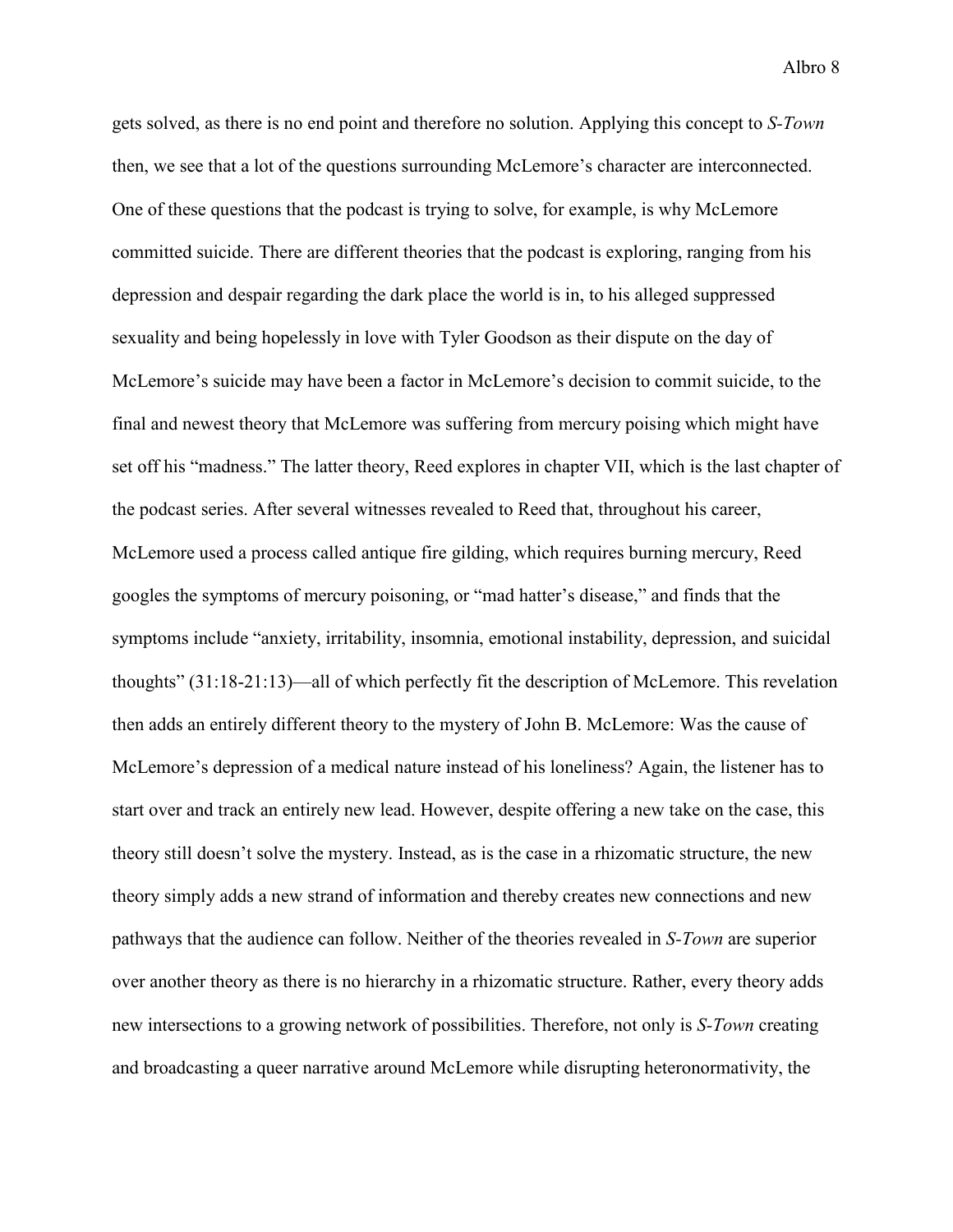rhizomatic structure of the narrative in itself is queer, as it does not follow established norms and hierarchies, but rather creates a network of multiplicity, defying binaries and linearity in the process, like queerness itself.

With the production team of S-Town using novelistic techniques and rhizomatic structures that accentuate McLemore's identity, McLemore then becomes a character in his own story. Nathanael Booth, who compares McLemore's representation in *S-Town* to the representation of small-town queer men in literature, argues that "John B. McLemore, while a real person, is a constructed character within *S-Town*. His queerness, though real enough, functions as a literary device within the text" (281). Therefore, instead of being in charge of his own narrative, McLemore becomes a literary trope in his own story. Indeed, *S-Town*, though based on the story of a real human being and set in a real town, often sounds so incredible, so unbelievable, that the first thing that people do when they first listen to *S-Town,* is looking up *John B. McLemore* on *Google* to see if this story is in fact real—I would know, because that is exactly what I did. What listeners will find are pictures of the real John B. McLemore, his grave on which fans have carefully placed souvenirs, and his house with the famous hedge maze bookmarked on *Google Maps*. John B. McLemore is, or was, very much real. The novelistic storytelling, however, sometimes blurs the lines between reality and fiction as the audience gets immersed in this story and carried away by the mystery. Booth further argues that "these characters are not merely plot or thematic devices, but they exist for the development of the putatively straight protagonist" (275). In *S-Town*, Reed takes the place of the putatively straight protagonist who goes through character development after meeting McLemore, as his life subsequently is turned upside down, not only because of the lessons he learns from McLemore, but also as a consequence of the podcast's immense success.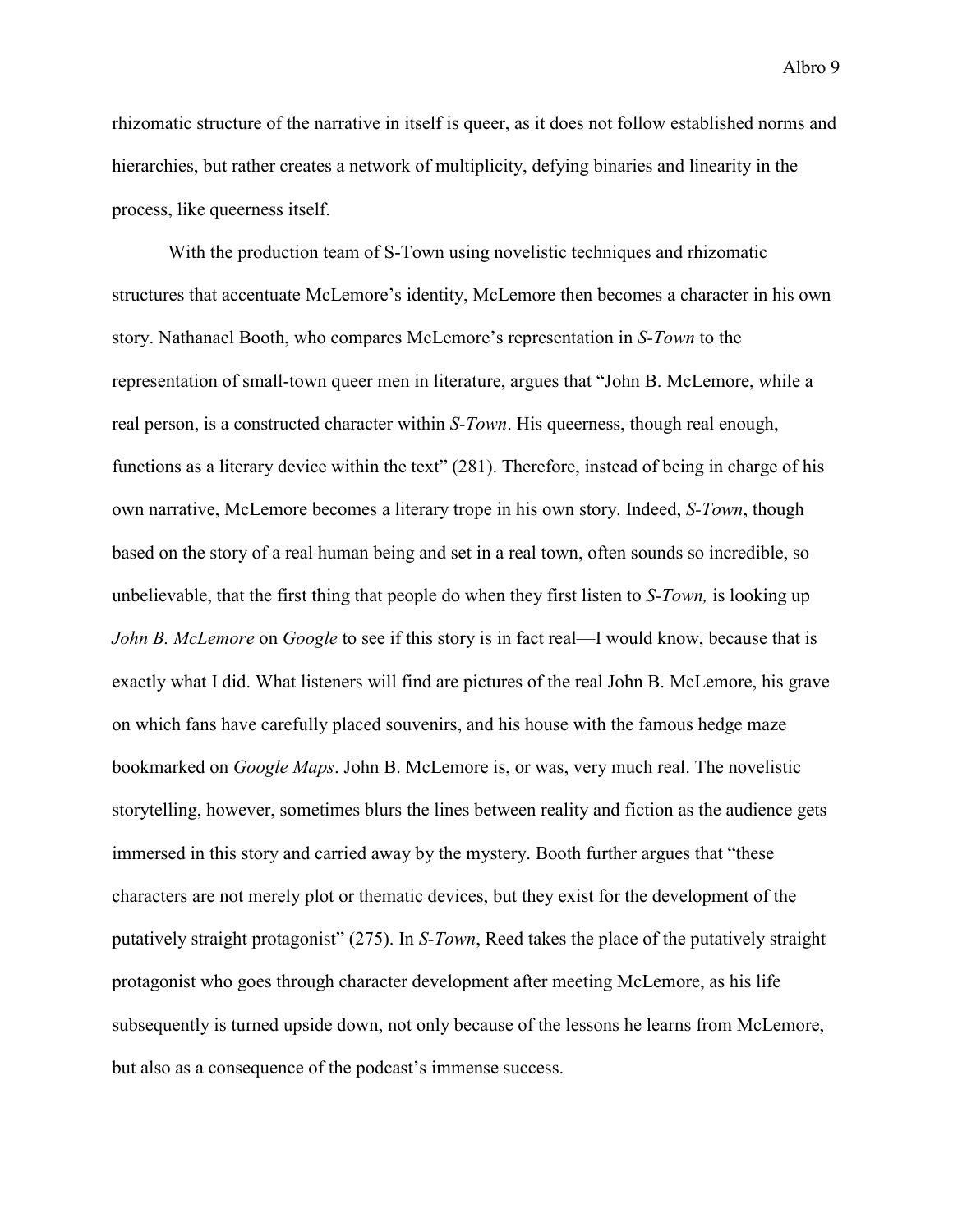At the end, *S-Town* became a hugely popular podcast, breaking records and winning a George Foster Peabody Award in the category of Radio/Podcast for "breaking new ground for the medium by creating the first audio novel, a non-fiction biography constructed in the style and form of a 7-chapter novel" (The Peabody Awards). Brian Reed received newfound fame as the host of the wildly popular podcast *S-Town*, even appearing on TV shows such as *The Tonight Show* with Jimmy Fallon, talking about the creation of the podcast and his friendship with McLemore. Despite being an award-winning podcast, however, *S-Town* also received a lot of backlash for exploiting the intimate relationship that Reed had established with McLemore to "out" a gay man and reveal his secrets, while confining him to a narrative. And while this critique is warranted and a conversation about this issue is definitely necessary, I think that we also have to take into account that Reed was invited into McLemore's queer world and got absorbed by the queer narrative. By using queer worldmaking techniques, Reed manifested the legacy of an extraordinary man—John B. McLemore—a genius often beyond comprehension, that defied all binaries during his lifetime and created his own progressive world within a repressive system. The immense outreach and influence of the podcast serves as proof that *S-Town,* by queering the medium with queer worldmaking techniques and rhizomatic structures, effectively told the story of John B. McLemore whose queerness polarized and affected many lives, ultimately creating a new way of queer storytelling, satisfying the public's need for more authentic stories in the process.